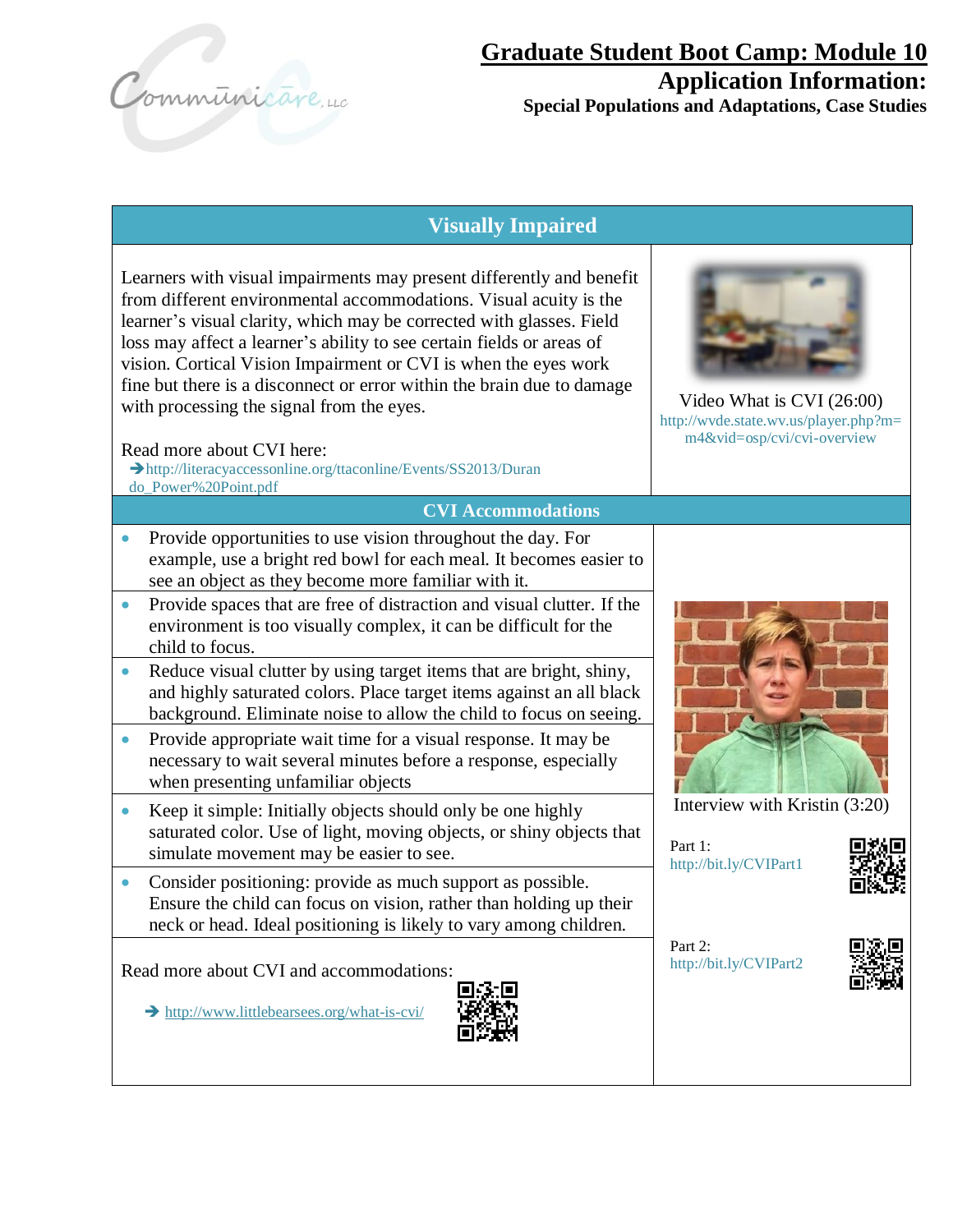Communicare, 40

## **Hard of Hearing & Deaf, Auditory Processing Deficit**

Learners, who have a hearing deficit whether classified as hard of hearing or deaf, may benefit from hearing amplification systems or use of ASL for means of communication. Individuals with auditory processing deficits often do not benefit from amplification, unless it is to amplify the speaker's volume and decrease background noise. Use of visual supports, sign language, gestures, and written supports are common accommodations for all of these populations. Learners with weak receptive language skills also may benefit from the use of gestures/signs paired with verbal directions.

Read more about ASL (top 100 words), working with interpreters and resources for those with hearing deficits:

➔ http://bit.ly/100ASLWords

Watch a video of some common signs you will see used around Camp:



http://bit.ly/CampSignVideo

| <b>Auditory Processing Disorder (APD) and Accommodations</b>                                                                                                                                                                                                                                                                                                                                                                                                                                                                                                                                                                                                                                                                                                                                            |                                                                                                                                                                     |  |  |
|---------------------------------------------------------------------------------------------------------------------------------------------------------------------------------------------------------------------------------------------------------------------------------------------------------------------------------------------------------------------------------------------------------------------------------------------------------------------------------------------------------------------------------------------------------------------------------------------------------------------------------------------------------------------------------------------------------------------------------------------------------------------------------------------------------|---------------------------------------------------------------------------------------------------------------------------------------------------------------------|--|--|
| <b>What is Auditory Processing Disorder (APD)?</b><br>Auditory Processing Disorder is a neurological<br>condition that affects the way the brain processes<br>what is heard. Children with APD is able to<br>process what is heard. Children with APD<br>typically have normal hearing, but struggle to<br>process and make meaning of sounds. Their<br>ability to process sounds is greatly compromised<br>when there is background noise.<br>What does it look like?<br>Difficulty following oral directions<br>The tendency to appear forgetful<br>Difficulty speaking clearly in full sentences<br>$\bullet$<br>Increased academic and behavioral problems<br>Increased distraction with background noises<br>Difficulties with phonics and learning to read<br>http://bit.ly/AudProcessingDisorder | Preferential seating: in the front of the room,<br>away from distractions<br>Modify the acoustic environment: close doors<br>and windows to minimize outdoor noise. |  |  |
|                                                                                                                                                                                                                                                                                                                                                                                                                                                                                                                                                                                                                                                                                                                                                                                                         | Use assistive technology: amplification systems<br>$\bullet$<br>such as a wireless FM system will reduce<br>background noise and poor acoustics.                    |  |  |
|                                                                                                                                                                                                                                                                                                                                                                                                                                                                                                                                                                                                                                                                                                                                                                                                         | Use visual supports to support comprehension,<br>processing, and memory.<br>Use simple, one-step directions                                                         |  |  |
|                                                                                                                                                                                                                                                                                                                                                                                                                                                                                                                                                                                                                                                                                                                                                                                                         | Speak at a slightly slower rate with a slightly<br>higher volume.<br>Establish and maintain eye contact while<br>speaking.                                          |  |  |
|                                                                                                                                                                                                                                                                                                                                                                                                                                                                                                                                                                                                                                                                                                                                                                                                         | Read more about Auditory Processing Disorder<br>(APD) and accommodations here:<br>> http://bit.ly/UnderstandingAPD                                                  |  |  |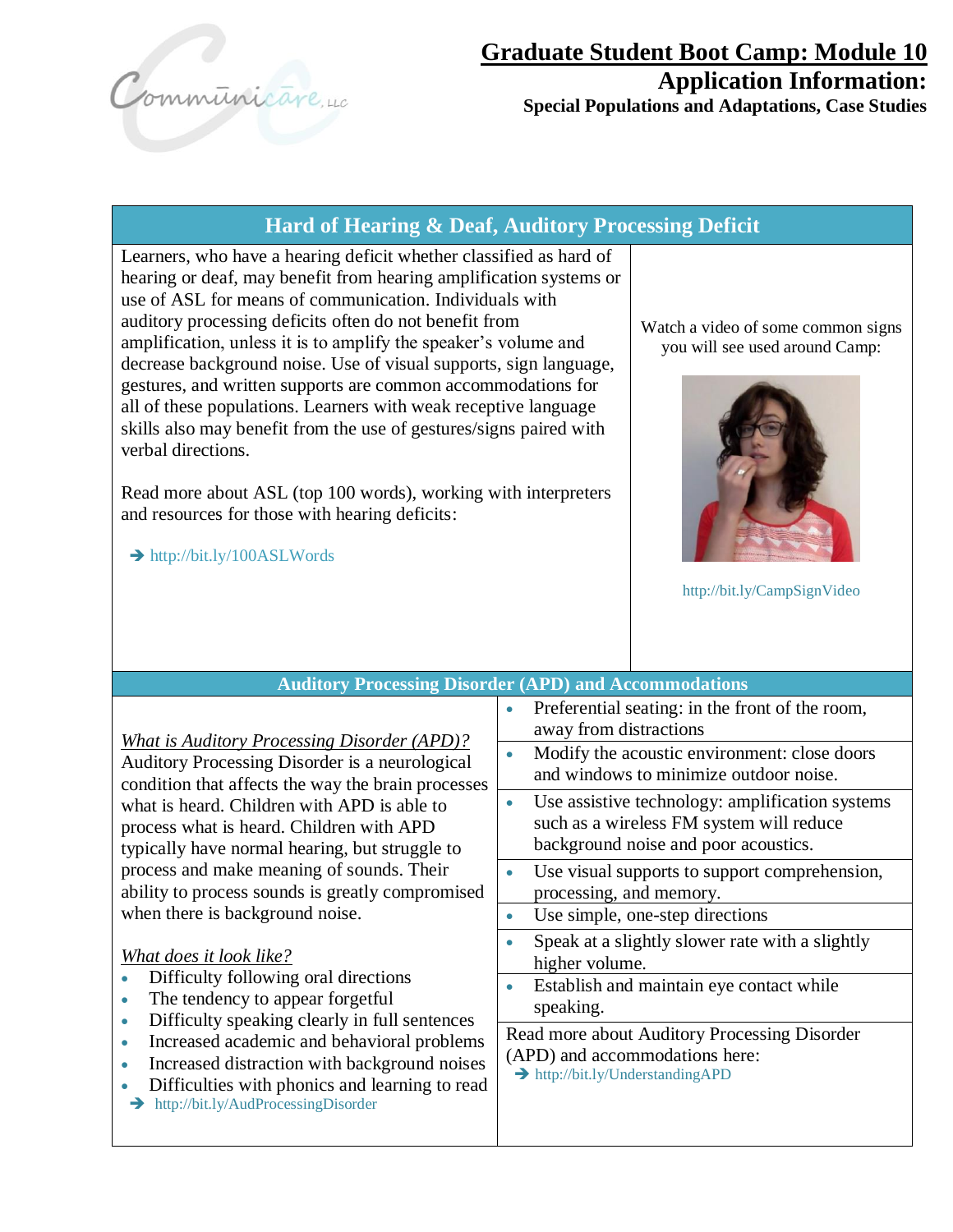Communicare, 40

#### **Sensory Processing Impairment**

Sensory processing (sometimes called "sensory integration" or SI) is a term that refers to the way the nervous system receives messages from the senses and turns them into appropriate motor and behavioral responses. It is important to know whether or not the child is under- or over-responsive to sensory input. Here are some ideas to help each type of child feel "just right":

- Alerting Activities: For the under-responsive child to get to "just" right," some ideas include eating crunchy snacks, bouncing on a therapy ball, jumping on a trampoline, rolling, or spinning.
- Calming Activities: For the over-responsive child to get to "just" right," some ideas include slow rhythmical rocking, slow swinging, hugging, cuddling, swaddling, using deep pressure input, or sucking hard candy.
- Organizing Activities: These activities help regulate the child's responses and can be used for under or over-responsiveness: chewy foods or heavy work/deep pressure input (pushing, pulling, hanging, carrying heavy objects, playing tug of war).

Read more about Sensory Processing:

 $\blacktriangle$  http://bit.ly/KideWithASD



Sensory Processing through a Kids perspective (9:17) http://bit.ly/SensoryProcessingChildView

| $\mathcal{L}$ $\mathcal{L}$ $\mathcal{L}$ $\mathcal{L}$ $\mathcal{L}$ $\mathcal{L}$ $\mathcal{L}$ $\mathcal{L}$ $\mathcal{L}$ $\mathcal{L}$ $\mathcal{L}$ $\mathcal{L}$ $\mathcal{L}$ $\mathcal{L}$ $\mathcal{L}$ $\mathcal{L}$ $\mathcal{L}$ $\mathcal{L}$ $\mathcal{L}$ $\mathcal{L}$ $\mathcal{L}$ $\mathcal{L}$ $\mathcal{L}$ $\mathcal{L}$ $\mathcal{$ |                                                                                                                                                  |  |  |  |
|-------------------------------------------------------------------------------------------------------------------------------------------------------------------------------------------------------------------------------------------------------------------------------------------------------------------------------------------------------------|--------------------------------------------------------------------------------------------------------------------------------------------------|--|--|--|
| <b>Signs of Sensory Processing Disorder</b>                                                                                                                                                                                                                                                                                                                 |                                                                                                                                                  |  |  |  |
|                                                                                                                                                                                                                                                                                                                                                             | May cover ears in response to loud noises<br>۰                                                                                                   |  |  |  |
| <b>Some signs of Sensory</b><br><b>Processing</b>                                                                                                                                                                                                                                                                                                           | May have difficulty with specific foods/food<br>$\bullet$<br>textures, resulting in restrictive diet.                                            |  |  |  |
| Disorder / SPD<br>May dislike hair being<br>May cover ears<br>brushed or cut<br>when there are loud<br>sounds such as                                                                                                                                                                                                                                       | Sensitivity to touch: does not like to be touched<br>$\bullet$<br>OR may seek physical touch/sensory input.                                      |  |  |  |
| vacuums, hair<br>May be sensitive to<br>dryers, etc. May<br>liaht<br>even scream or cry.<br><b>May have issues</b><br>May cry or get<br>with food<br>upset over clothing<br>textures. Gagging<br>tags or textures.                                                                                                                                          | Children who seek sensory input/stimulation<br>۰<br>may take part in "risky" behavior, e.g. crashing<br>into things for sensory input.           |  |  |  |
| is common when<br>trying new<br>things.<br>May be an excessive<br>risk taker, crashing<br><b>Can't be touched</b><br>into things<br>or can't be touched<br>enough<br>May have poor<br>May show little or no<br>coordination.                                                                                                                                | Variable reactions to stimulation: May show<br>$\bullet$<br>limited or no reaction to pain, extreme hot/cold<br>OR may overreact to stimulation. |  |  |  |
| reaction to<br>stimulation, even pain<br>or extreme hot and<br>Fb/therockinautismmom<br>cold or overreaction to<br>pain or hot and cold                                                                                                                                                                                                                     | Clothing tags or specific textures may be over<br>۰<br>stimulating and cause the child to get upset.                                             |  |  |  |
|                                                                                                                                                                                                                                                                                                                                                             | May have poor coordination.                                                                                                                      |  |  |  |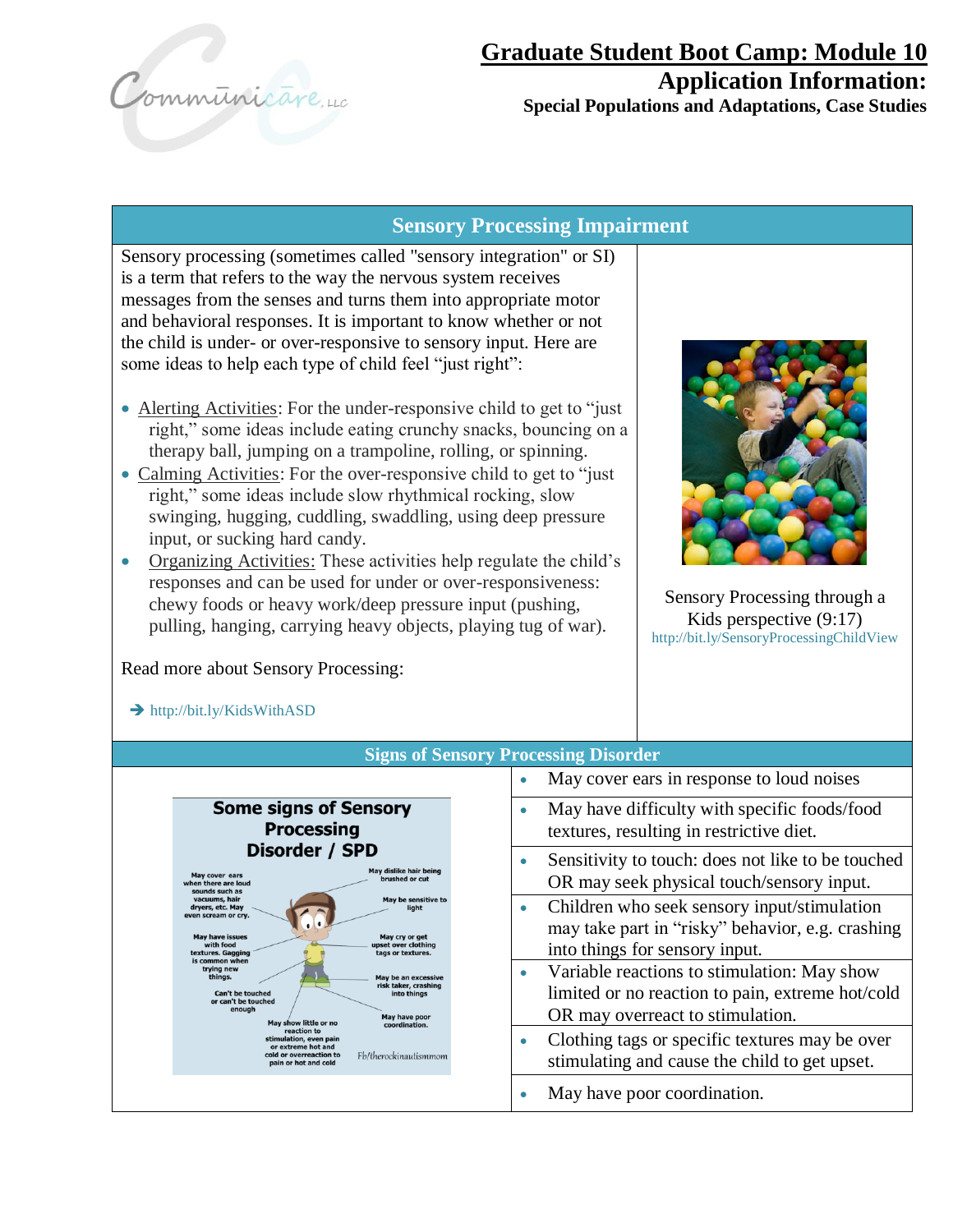Communicare, 40

### **Physically Impaired**

Some students with severe physical impairments utilize wheelchairs (manual or motorized) and/or walker to move around the environment. There are a few wheelchair etiquette rules to remember. Matthew Luginbuhl, a Physical therapist goes over a few in the video linked below along with the importance of positioning and movement and its effects on attention and fatigue levels. Taking these factors into account please make adjustments to the environment to allow individuals who use wheelchairs access to all events and materials. Making sure there is ample space for wheelchairs at tables and around the room.



Interview with Matt (3:02)

http://bit.ly/MattCampInterview



#### **Considerations and Wheelchair Etiquette**

- Look at the child as a whole: Are they positioned comfortably? We want to control for discomfort and provide the least restrictive learning environment to allow the student to fully access academic materials.
- Establish eye contact and speak with the individual at eye-level.
- Make sure the student is positioned 90-90-90.
- Respect personal space: ask for consent to touch.
- Provide information about what you are planning to do with respect to movement. This allows the student to participate and help, as well as prepares them for what will happen next.
- Respect autonomy: Ask the student if they need help or how you can help, rather than immediately resorting to physical assistance.
- Provide appropriate wait time for responses or reactions.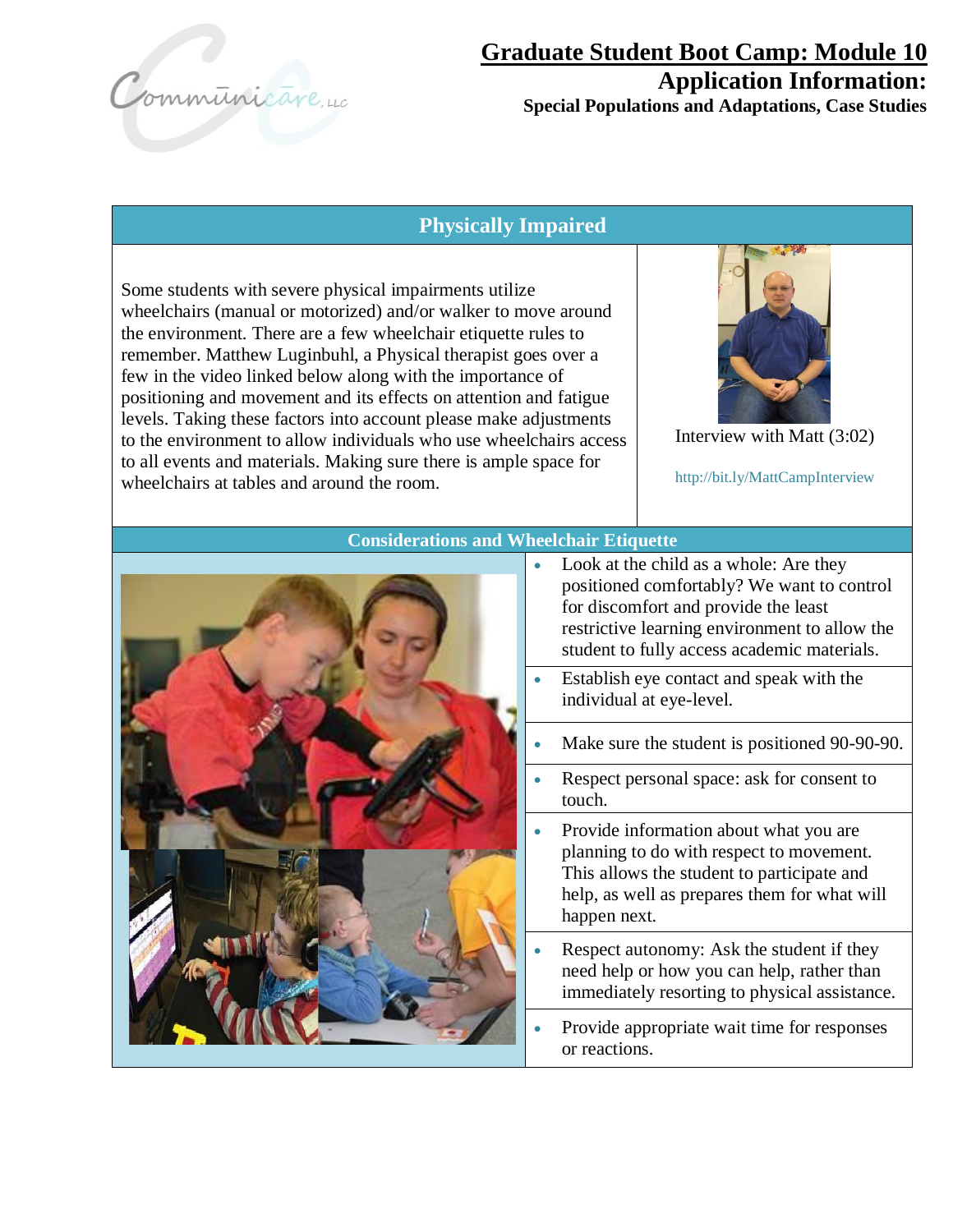

# **Graduate Student Boot Camp: Module 10 Application Information:**

**Special Populations and Adaptations, Case Studies**

# **Bilingual**

Bilingual Learners benefit from ELL strategies within the academic setting, including individuals who are bilingual and use AAC. iQué chistoso! Bueno

- Modeling language
- Rate of Speech and Wait time
- Use of Non-Linguistic cues (visual supports)
- Give verbal and written directions
- Check for understanding
- Encourage development of home language development

Read more about Bilingual AAC:



G

En

➔http://praacticalaac.org/praactical/praactically-slps-hungry-for-bilingual-aac/

→ Considerations for the Provision of Services to Bilingual Children Who Use Augmentative and Alternative Communication*.* **http://informahealthcare.com/doi/abs/10.3109/07434618.2013.878751**

#### ➔ **http://bit.ly/AACLiteracyBilingualism**

#### **Bilingual and ELL Language Development Basics**

Bilingual children and English Language Learners, typically demonstrate limited proficiency in both languages for a period of time. One way of understanding this typical outcome of a young bilingual child or English Language Learner is to think about a person needing 2 points for language proficiency. A monolingual person will score these two points in one language, however a bilingual person will score a 1 in both languages, looking delayed in both, but the two come together to add up to the 2 points, making the child a proficient bilingual speaker. In addition to this, children are expected to demonstrate processes typical of second-language learners at this phase, as described in the following section. These processes are considered normal, and should not be confused with a language disorder.



Interview with Ashley (4:49) Part 1: http://bit.ly/AshelyBilingual1

Part 2: http://bit.ly/AshleyBilingual2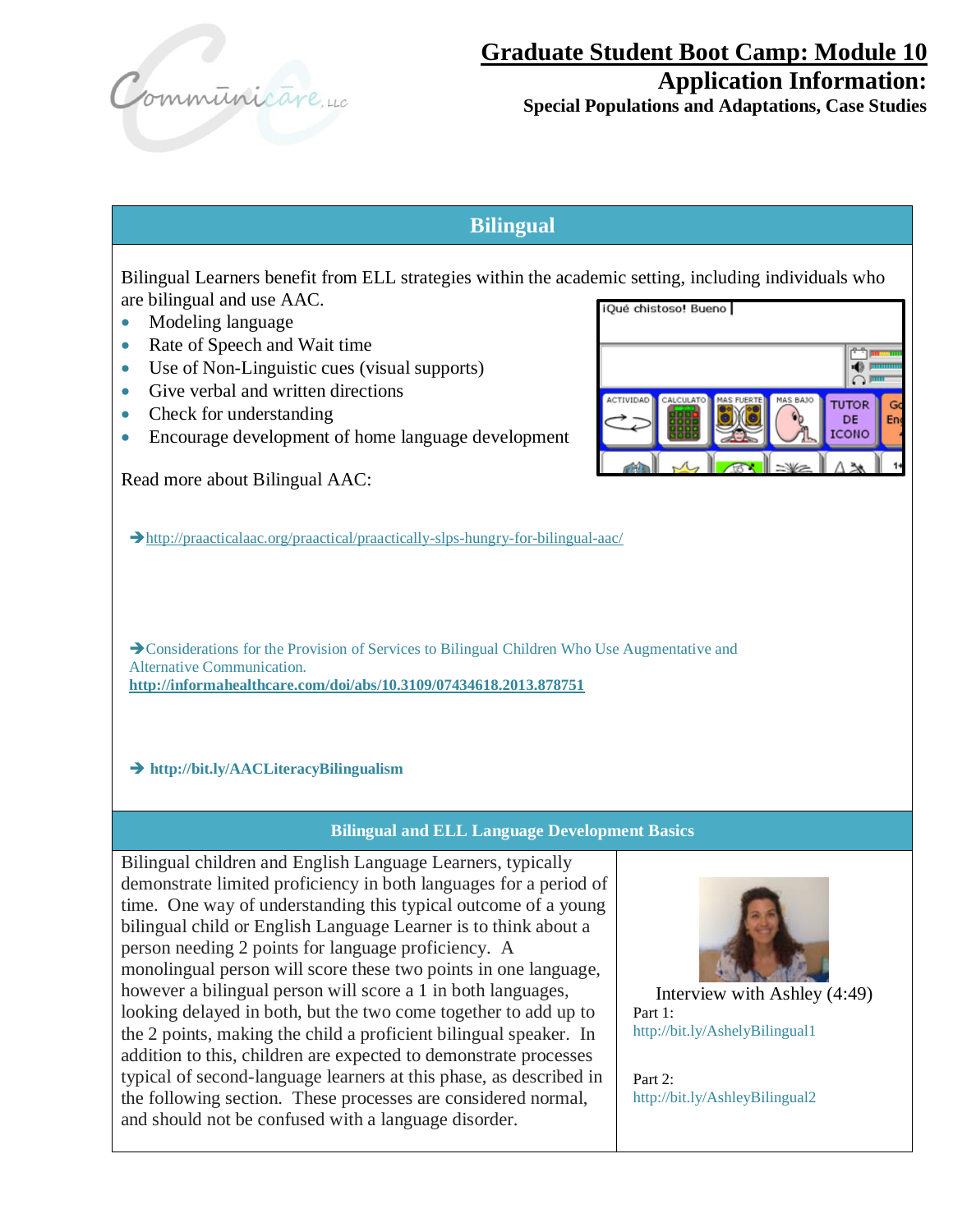Communicareure

| Normal Processes in Language Development |                                                                                                                                                                                                                                                                                                                                                                                                                                                                                                                                                                                                                                                                                                                                                                                                                                                                                                                                                                                                                                                                                                                                 |  |
|------------------------------------------|---------------------------------------------------------------------------------------------------------------------------------------------------------------------------------------------------------------------------------------------------------------------------------------------------------------------------------------------------------------------------------------------------------------------------------------------------------------------------------------------------------------------------------------------------------------------------------------------------------------------------------------------------------------------------------------------------------------------------------------------------------------------------------------------------------------------------------------------------------------------------------------------------------------------------------------------------------------------------------------------------------------------------------------------------------------------------------------------------------------------------------|--|
| 1.                                       | <b>Silent Period</b><br>Children often demonstrate what is known as the silent period when first exposed to a second language.<br>During this period, children (much like infants who "listen" for up to two years prior to attempting their<br>first words) put their focus on listening and comprehension. This silent period typically lasts longer in<br>younger children. It is not uncommon for preschoolers to be relatively silent for a year or more.                                                                                                                                                                                                                                                                                                                                                                                                                                                                                                                                                                                                                                                                  |  |
| 2.                                       | Interference<br>It is not uncommon for children who are acquiring a new language to make errors in their primary<br>language or in the new language based on the interference or transfer of rules from one language to the<br>other. For example, in Spanish, "esta casa es más grande" means "this house is bigger." However, a<br>literal translation would be "this house is more bigger." A Spanish-speaking child who said, "this house<br>is more bigger" would be manifesting transfer from Spanish to English. This is considered typical of a<br>child with a language difference, not a language disorder.                                                                                                                                                                                                                                                                                                                                                                                                                                                                                                           |  |
| 3.                                       | Code switching<br>It is a very common phenomenon for bilingual speakers across the world to use code switching, which<br>involves using multiple languages within phrases or conversations. It is typical for speakers of more<br>than one language to have areas of vocabulary or concept areas that are more firmly or fully developed<br>in one language than another and they utilize all the languages at their disposal to best convey their<br>thoughts. Adult bilingual speakers will develop an awareness of the language or languages spoken by<br>their conversational partner and reflect this in their language use; however, children take longer to<br>develop this and may use the mixing of languages even when a partner does not know one. For<br>example, a Spanish speaker might say, "Me gustaría a dance!" ("I' d like to dance!").                                                                                                                                                                                                                                                                      |  |
| $\overline{4}$ .                         | Language Loss<br>At times, children who are beginning to learn a new language experience language loss. They can lose<br>skills in their first language if it is not supported and encouraged to grow. This phenomenon known as<br>subtractive bilingualism can be cognitively and linguistically detrimental to children's learning and to<br>their family lives (especially if the parents speak only the L1 and no English). Ideally, children should<br>experience additive bilingualism, where they learn English while their first language and culture are<br>maintained and reinforced. In an English only classroom environment, children are likely to focus his<br>energy primarily on developing his English fluency, vocabulary, concepts and literacy. There is no<br>structure in place to reinforce Spanish language skills, where their conceptual-linguistic foundations<br>exist. Building on the Spanish language foundations will allow for English concepts to develop more<br>fully, however, without the continued growth of the primary language, both languages often appear<br>delayed or disordered |  |
| 5.                                       | The BICS-CALP Gap<br>Children exposed to multiple languages sequentially (one first, then another at age 3 or later) often<br>develop first what is called Basic Interpersonal Communication Skills (BICS) in the second language,<br>which are the skills needed to use in everyday conversation; and then later master Cognitive Academic<br>Language Proficiency (CALP), which is the complex language of education and learning. Developing<br>the language of academics (CALP) takes 5-7 years to develop in a typically developing child. Children<br>may develop BICS that leads teachers and other professionals to perceive them as proficient speakers of<br>English, however their limited abilities in CALP will lead to decreased performance on language based<br>testing, often leading to false identification as a language disordered or learning disabled student.                                                                                                                                                                                                                                           |  |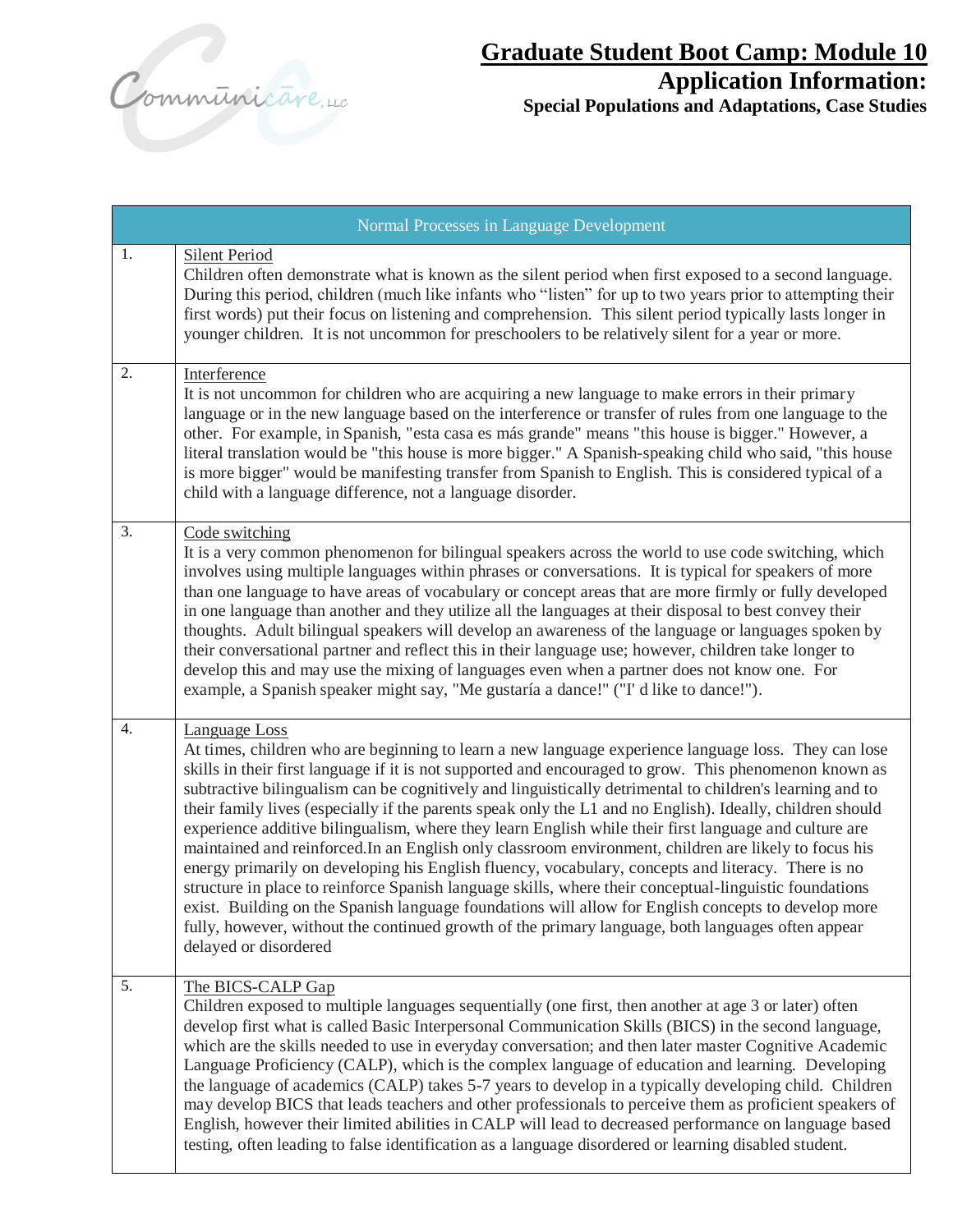Communicare, 40

### **Case Study 1: Andy**

#### Background:

Andy is a ten year old boy with a diagnosis of autism, apraxia, and global cognitive delay. He is a total communicator, as he expresses himself through verbal language, gesture, facial expression, Prentke Romich's Vantage Lite, and a low tech communication book that mirrors his high tech system. Andrew relies primarily on verbal language, however, he is a competent device user and seeks out his device independently to support his verbal language and repair communication breakdowns. Andrew uses his device primarily during structured activities, where he works on expanding length of utterance and using more complex language. During structured tasks, he requires various levels of prompting to generate sentences that are grammatically correct.

Andy is responsive to clinician modeling and will imitate utterances generated by the clinician following limited exposure. During structure and unstructured activities, communication partners should model complex language, as this will be expected of Andy. Although the goal is often generation of longer, more complex utterances, it is important to let Andy know what he is working on to raise awareness of his productions and improve his ability to independently self-correct. During activities, Andy requires intermittent point prompts and occasional verbal prompts (e.g. phonemic cues, semantic cues) to direct him to task, include less frequently used vocabulary, select appropriate verb tenses, or to remind him of vocabulary locations.

#### Adapting an Activity: Pizza Making



Andy participated in an activity where he "built a pizza" containing vegetables, frogs, fish, etc. During this activity, the clinician and Andrew asked questions to learn about each other's likes/dislikes and determine which items to include on the pizza.

The following goals were addressed:

*1. Andrew will use total communication device to generate grammatically correct 5-7 word sentences in 7 out of 10 opportunities with faded support.*

*2. Andrew will use total communication to generate grammatically correct wh- and interrogative questions in 7 out of 10 opportunities with faded prompts.*

The focus of this activity was generating questions, however, grammatical features such as articles, possessive pronouns, and prepositions were targeted. During the activity, Andy and the clinician took turns asking questions about pizza toppings. Questions included "Do you like (food item)?" and "Do you want (food item) on your/the pizza. As previously mentioned, Andy has been working on including the articles "a" and "the" in his utterances and determining which is appropriate in a given context.

| <b>Language Stages by Prentke Romich's Language Lab</b> |              |                                                       |                      |  |
|---------------------------------------------------------|--------------|-------------------------------------------------------|----------------------|--|
| Stage                                                   | MLU Range*   | <b>Skills</b>                                         | Examples             |  |
| Stage 4                                                 | $3.0 - 3.75$ | Learning grammar and sentence structure<br>۰          | What is it?          |  |
|                                                         |              | Asking wh-and interrogative questions<br>٠            | He told daddy        |  |
|                                                         |              | Using negatives and irregular past tense<br>$\bullet$ | Doggy's toy          |  |
|                                                         |              | Starting to use possessive's, adjectives<br>۰         | I saw it             |  |
|                                                         |              | Starting to use "is" and "are" correctly<br>۰         | Mommy's car          |  |
| Stage 5                                                 | 3.75-4.5     | Using possessive's<br>٠                               | That is a cat        |  |
|                                                         |              | Using $3rd$ person present<br>۰                       | She is going in<br>٠ |  |
|                                                         |              | Using regular past tense<br>۰                         | She threw it         |  |
|                                                         |              | Using articles "a" and "the"<br>٠                     | Daddy play the game  |  |
|                                                         |              |                                                       |                      |  |

Prentke Romich offers evidence-based language stages for AAC users that closely align with the stages of typical language development. Andy's current skills most closely align with Stage 5, although he continues to develop and practice independent use of skills in Stage 4. With support, he generates up to 5-7 word sentences, however, these sentences may initially lack appropriate syntactic structure, some grammatical markers ("a" and "the") and adjectives without prompting.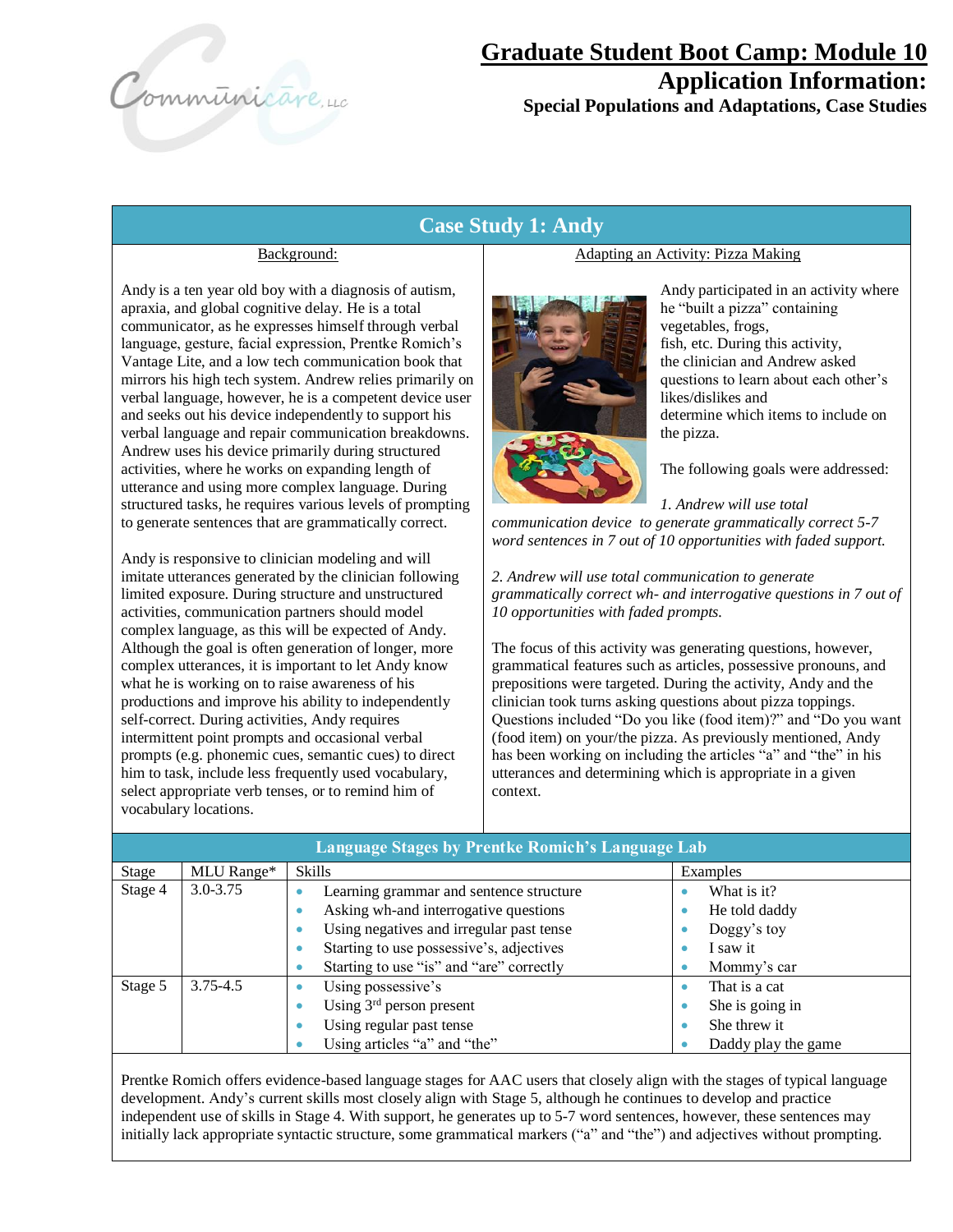Communicare, 40

### **Case Study 2: Tristin**

#### Background:

Tristin is a six year old boy with autism. He expresses himself through gesture, some vocalizations, facial expression, and use of Prentke Romich's Accent 800. He has strong communicative intent, and makes wants and needs known through gesture and physical means, including pointing and pushing/pulling. Using his device, he generates up to 4-word utterances with varying levels of support related to task engagement. When device use is paired with highly preferred activities (iPad, computer), Tristin utilizes his device to demonstrate his knowledge of concepts (e.g. "It is a circle", "She feels sad"), describe what he sees (e.g. "I see a \_\_\_"), and ask questions ("What's that?"). He is responsive to various levels of prompting, and demonstrates excellent motor memory, as he is able to recall previously learned vocabulary. He often requires redirection by pointing to the device or the first icon he is expected to select. He is attentive to clinician model, which provides an example of appropriate language for a given activity and encourages Tristin to use his device to generate similar utterances.

During less reinforcing activities (e.g. coloring pictures and generating related sentences), Tristin requires more assistance participating and accessing his device. During less preferred activities, it is helpful to encourage Tristin to direct behavior using his device as appropriate (e.g. "you color it", "you do it") or express disinterest and request help or a break (e.g. "I don't like it", "I need help", "I need a break"), to provide access to language and empower Tristin while reducing work demand.

#### Adapting an Activity: Pizza Making



Tristin "built a pizza" with vegetables, frogs, fish, etc. During this activity, the clinician and Tristin asked questions including "Do you want (food item)?" and "Do you like (food item)?"

The following goals were addressed:

*1. Tristin will use his AAC device to protest using 1-3 word phrases such as "no more", "I don't like","not want" in 7 out of 10 opportunities with faded prompts.*

In response to "Do you want?" questions, Tristin often nodded yes, or was prompted to use his device to express "I don't like" or "not want" when he was observed to push items away.

*2. Tristin will expand his use of verbs, modifiers and prepositions using 2-3 word phrases in 7 out of 10 opportunities with faded prompts.*

Following clinician model, Tristin generated utterances including "Put it on" or "Put on tomato" with point prompts for navigation to different food categories.

*3. Tristin will generate simple S-V-O sentences in 7 out of 10 opportunities with faded prompts.*

Tristin generated sentences including "I want (food item)" and "I like (food item)." He generated "I want" independently and required point prompts for "I like" and navigation to food items.

| <b>Language Stages by Prentke Romich's Language Lab</b> |             |                                                       |               |  |
|---------------------------------------------------------|-------------|-------------------------------------------------------|---------------|--|
| Stage                                                   | MLU Range*  | Skills                                                | Examples      |  |
| Stage 2                                                 | $1.5 - 2.5$ | Using 2-3 word phrases to: direct another's behavior, | No go         |  |
|                                                         |             | express negatives, make requests                      | Go more       |  |
|                                                         |             | Combining words to make more meaningful phrases       | Need help     |  |
| Stage 3                                                 | $2.5 - 3.0$ | Using meaningful word order                           | Go in         |  |
|                                                         |             | Using progressing $-\text{ing}$                       | My books      |  |
|                                                         |             | Using plural $-s$<br>۰                                | Want more on  |  |
|                                                         |             | Beginning to use basic prepositions (in, on)          | No going      |  |
|                                                         |             | Most often using 2-3 word phrases                     | Mommy dancing |  |

Prentke Romich offers evidence-based language stages for AAC users that closely align with the stages of typical language development. Tristin's current skills most closely align with Stage 2 emerging Stage 3, as he is able to generates up to three word meaningful utterances with increased independence. With support, he uses basic morphemes (e.g. plural –s) and some prepositions. He has demonstrated the ability to direct another's behavior and make requests independently, with support still needed to express negatives and more complex morpheme use (e.g. present progressive –ing).